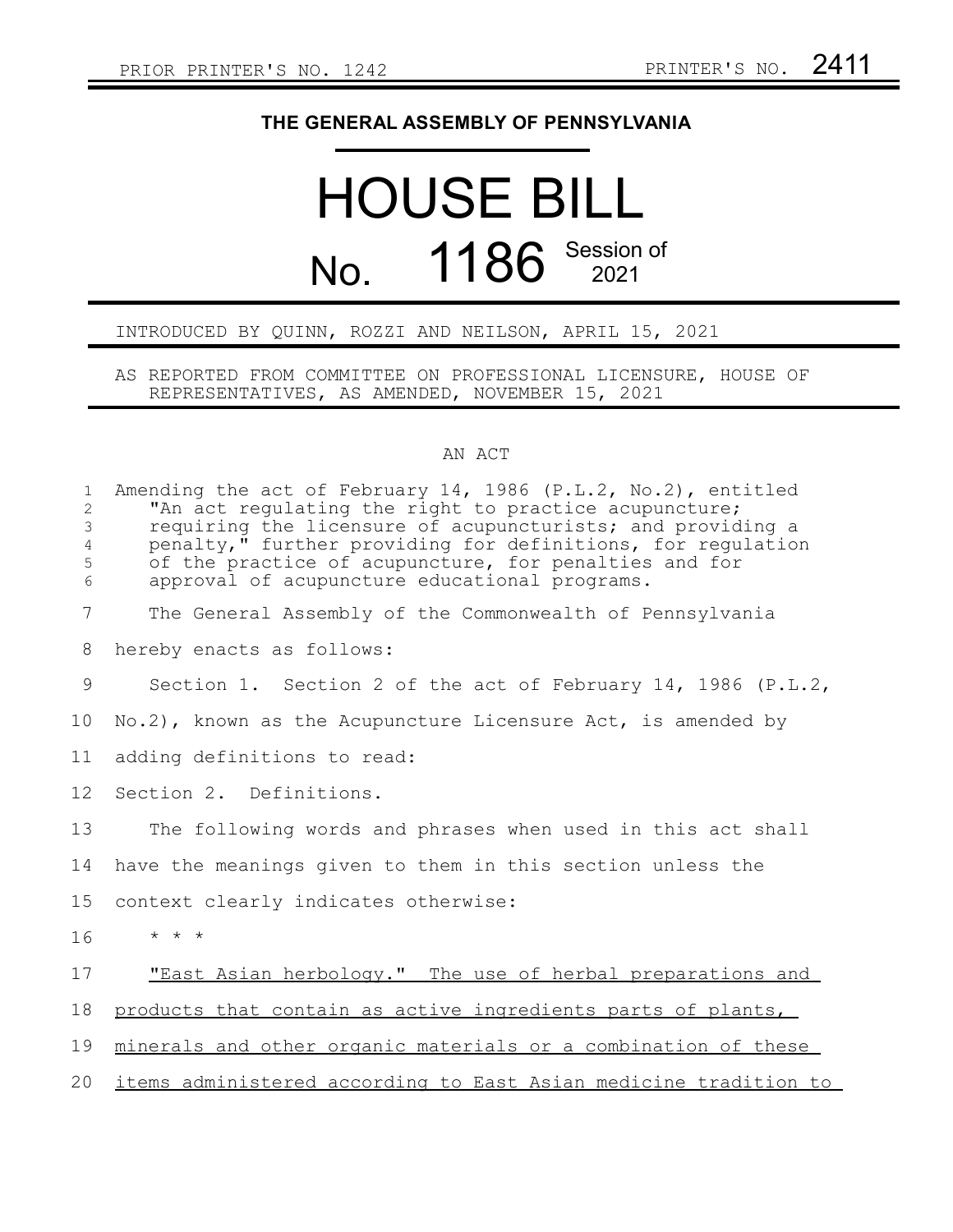normalize function. "Herbal therapy." The application of East Asian herbology to the treatment of acupuncture patients. "Practitioner of Oriental medicine." An acupuncturist who is registered by the board to use herbal therapy. Section 2. Section 3(h) of the act is amended and the section is amended by adding subsections to read: Section 3. Regulation of the practice of acupuncture. \* \* \* (h) [Section not applicable to dentists, podiatrists and veterinarians] Exemptions from licensure.--This section shall not apply to [a]: (1) A dentist performing acupuncture in connection with the practice of dentistry, a podiatrist performing acupuncture in connection with the practice of podiatry or a veterinarian performing acupuncture on animals in connection with the practice of veterinary medicine. The State Board of Dentistry with regard to dentists, the State Board of Podiatry with regard to podiatrists and the State Board of Veterinary Medical Examiners with regard to veterinarians shall assure that licensees of that board who perform acupuncture have what that board determines to be the proper education or demonstrated experience in the performance of acupuncture. (2) An individual who holds a current license, certificate, registration or permit to practice acupuncture from another state, territory or country and seeks to practice acupuncture in this Commonwealth for the limited purpose of attending a continuing education acupuncture 1 2 3 4 5 6 7 8 9 10 11 12 13 14 15 16 17 18 19 20 21 22 23 24 25 26 27 28 29

20210HB1186PN2411 - 2 -

30

course in this Commonwealth.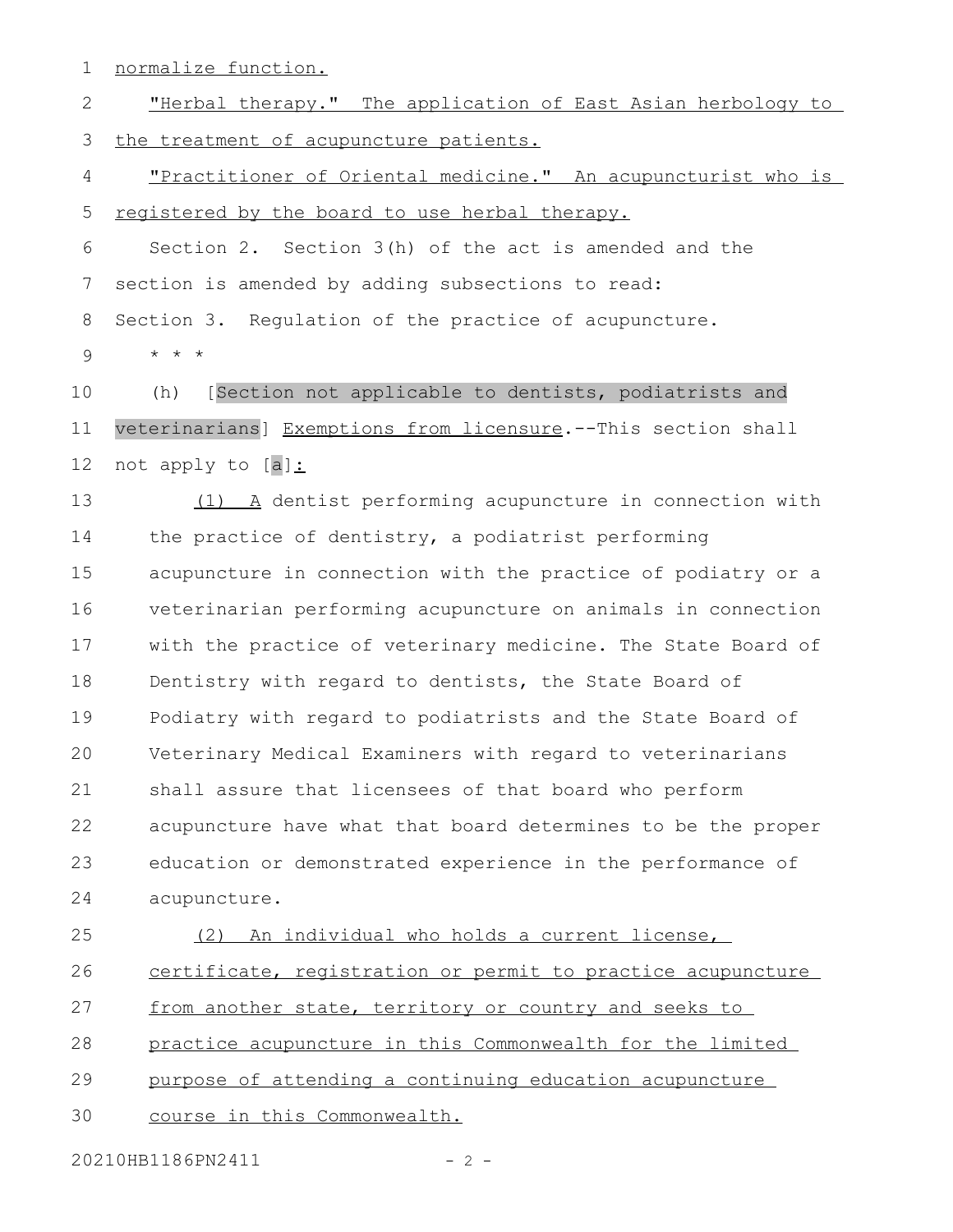1 (i) Oriental medicine.--

| $\mathbf{2}$ | (1) An acupuncturist may practice Oriental medicine if                            |
|--------------|-----------------------------------------------------------------------------------|
| 3            | the acupuncturist is registered with the board as a                               |
| 4            | practitioner of Oriental medicine.                                                |
| 5            | (2) An individual may not hold oneself out to be a                                |
| 6            | practitioner of Oriental medicine unless the individual                           |
| 7            | complies with paragraph (1).                                                      |
| 8            | (i) Emergency.--The board shall have the power to allow an                        |
| 9            | individual who holds a current license as an acupuncturist OR <--                 |
| 10           | PRACTITIONER OF ORIENTAL MEDICINE in another state, the District                  |
| 11           | of Columbia or a territory of the United States or who has                        |
| 12           | obtained national certification to practice ACUPUNCTURE OR                        |
| 13           | ORIENTAL MEDICINE in this Commonwealth for no more than 60 days                   |
| 14           | as part of a relief effort related to a state of emergency                        |
| 15           | declared by the Federal Government or the Governor.                               |
| 16           | (k) Identification.--                                                             |
| 17           | Except as provided under paragraph (2), an<br>(1)                                 |
| 18           | acupuncturist shall wear a tag or badge with lettering                            |
| 19           | clearly visible to the patient bearing the acupuncturist's                        |
| 20           | name and the title "acupuncturist."                                               |
| 21           | (2)<br>An individual who is a practitioner of Oriental                            |
| 22           | medicine shall wear a tag or badge with lettering clearly                         |
| 23           | visible to the patient bearing the individual's name and the                      |
| 24           | title "practitioner of Oriental medicine."                                        |
| 25           | <u>The word "doctor" may not appear on the tag or badge</u> <--<br><del>(3)</del> |
| 26           | under paragraph (1) or (2) unless the acupuncturist or                            |
| 27           | practitioner of Oriental medicine holds a doctoral degree in                      |
| 28           | acupuncture or Oriental medicine.                                                 |
| 29           | Section 3. Sections $5(a)$ and $6.1$ of the act are amended to                    |
| 30           | read:                                                                             |

20210HB1186PN2411 - 3 -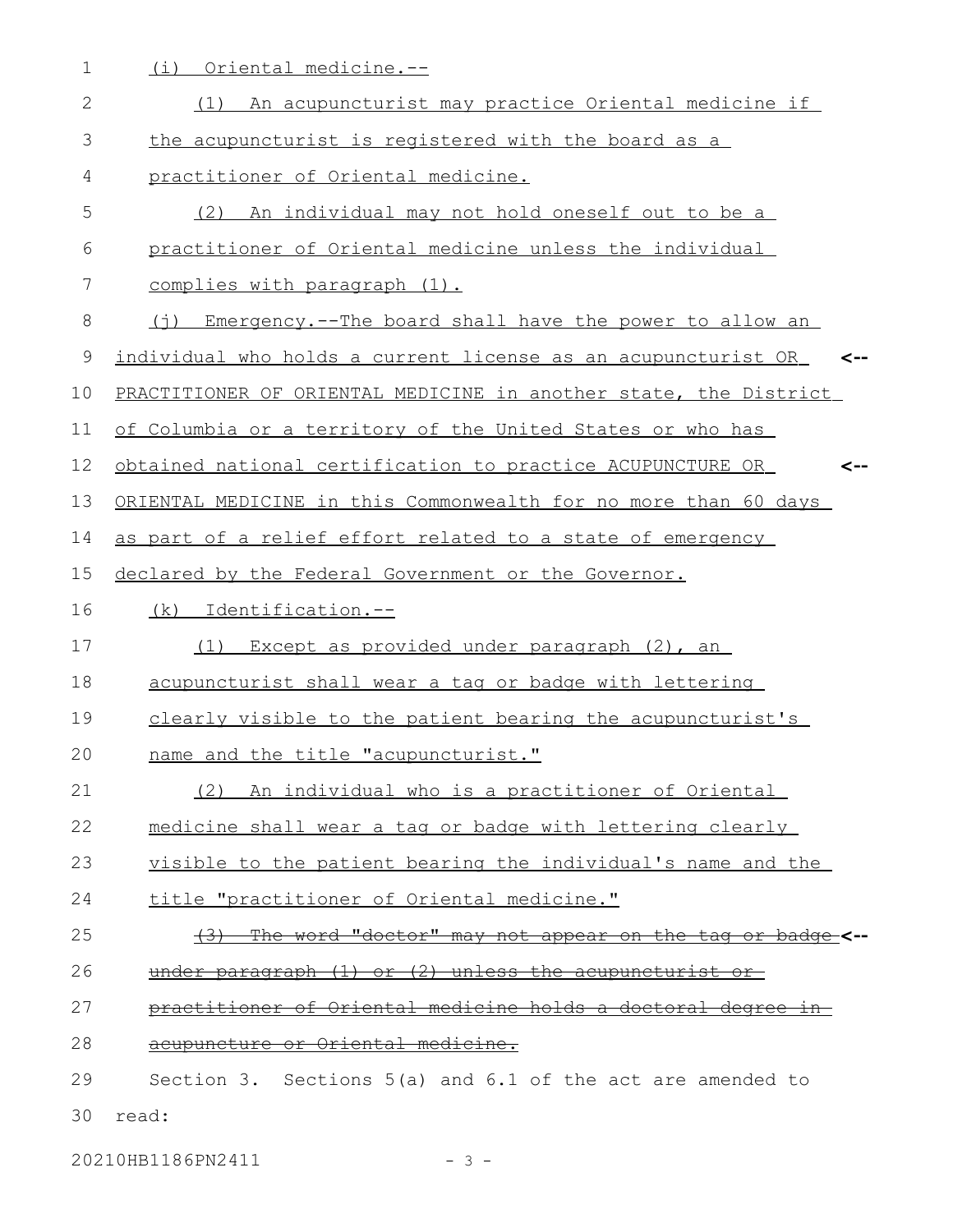- Section 5. Penalties. 1
- (a) Licensure.-- 2

(1) Except as provided for in section  $3(e)$ , (h)(1) and (j), unless an individual is licensed as an acupuncturist by the board, it shall be unlawful for an individual to: (i) hold oneself out to be an acupuncturist or a practitioner of acupuncture; or (ii) practice acupuncture in this Commonwealth [unless the individual is licensed as an acupuncturist by one of the boards]. (2) An individual willfully violating the provisions of this act shall be guilty of a misdemeanor of the third degree. \* \* \* Section 6.1. [Approval of acupuncture] Acupuncture educational programs. (a) Approval.--The Department of Education of the Commonwealth shall approve any acupuncture educational program that meets the relevant and appropriate requirements of 22 Pa. Code (relating to education) and 24 Pa.C.S. Ch. 65 (relating to private colleges, universities and seminaries) and that meets or exceeds the standards required for acupuncture or oriental medicine programs established by an accrediting agency recognized by the United States Department of Education. (b) Continuing education.-- (1) Acupuncturists must attend and complete 30 hours of mandatory continuing education during each two-year license period. Nationally certified education courses shall be considered as creditable, in addition to any other courses the board deems creditable toward meeting the requirements 3 4 5 6 7 8 9 10 11 12 13 14 15 16 17 18 19 20 21 22 23 24 25 26 27 28 29 30